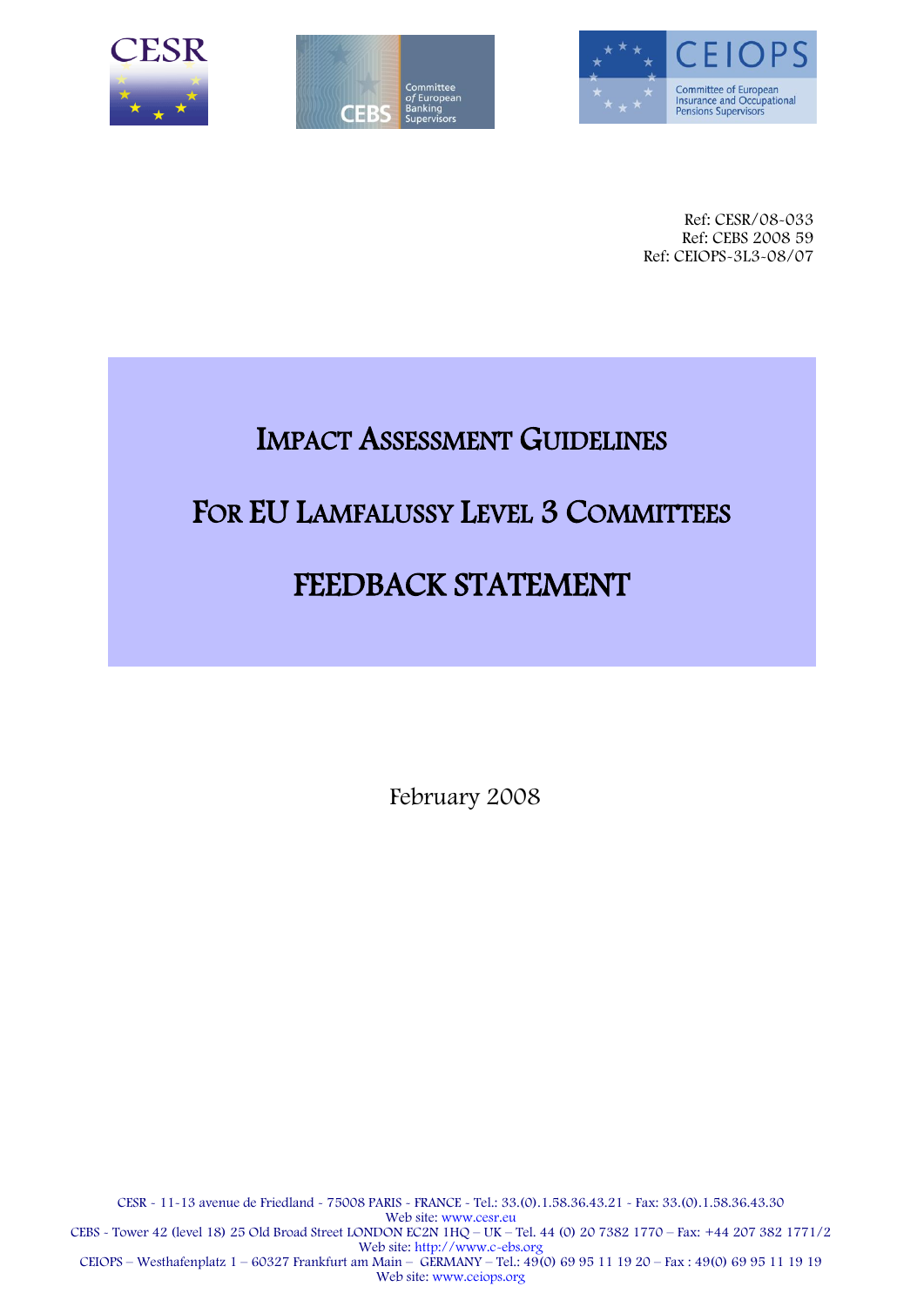





| Index          |                                      | Page          |
|----------------|--------------------------------------|---------------|
| $\mathbf{I}$ . | Introduction                         | $\mathcal{S}$ |
|                | II. Consultation feedback            | 5             |
|                | III. Testing via pilot studies       | 10            |
|                | III. Annex 1: Consultation Responses | 13            |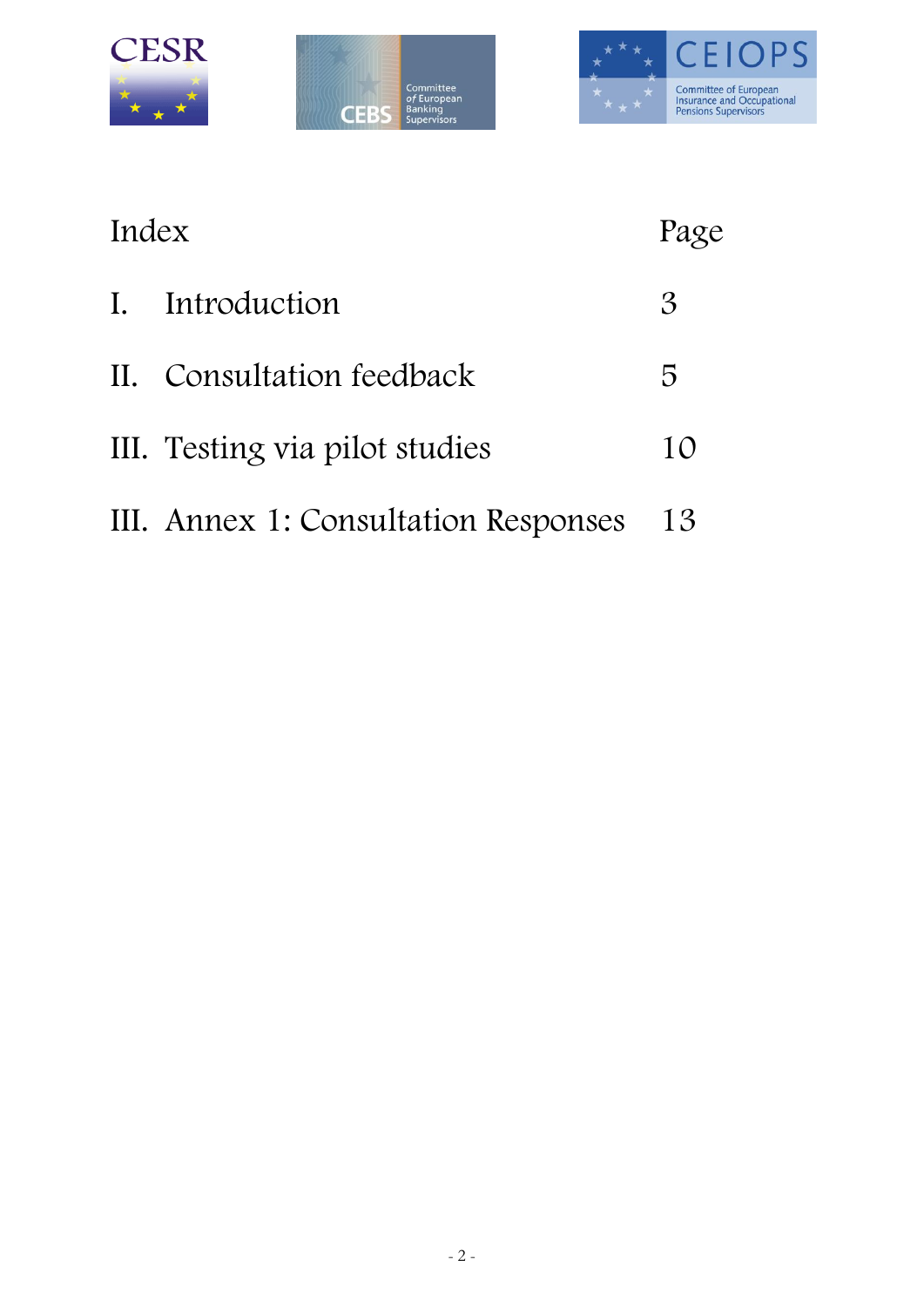





# Introduction

- 1. On 24 May 2007 CESR, CEBS and CEIOPS published a joint consultation paper on draft Impact Assessment ("IA" hereafter) Guidelines to be used by the three Lamfalussy Level 3 Committees. The closing date for consultation responses was 24 August 2007. The guidelines are designed to provide the Committees' Expert Groups with a practical tool to assist them when using IA as part of their policy analysis and in the course of formulating recommendations.
- 2. The three Level 3 Committees' commitment to develop an IA methodology for their own use reflects agreement taken by the European Institutions in December 2003 to incorporate the principles of better regulation into their legislative practices and procedures. In addition, the White Paper on Financial Services published at the beginning of 2006 (Annex 2  $COM(2005)629$  of  $05/12/2005$ , mentions explicitly that IA will accompany any new Commission proposal. Thus, the adoption by the three Level 3 Committees of their own IA guidelines keeps them in step with approved EU practice.
- 3. This feedback statement will discuss the main points that were made by respondents during the consultation process, and describe how we have taken account of them in revising the guidelines. We will also briefly consider the lessons learnt from the pilot studies conducted by CESR and CEBS.
- 4. The feedback statement does not give a line-by-line description of all the drafting changes made as these are too numerous to include here. Nor does it address a number of comments received from respondents which it was felt on balance should not be taken into account, either because they were neither in line with our thinking nor with the views expressed by the majority of respondents, because they addressed issues beyond the scope of the guidelines, or because they raised issues that we judged were already dealt with adequately in the guidelines.
- 5. Over a dozen responses were received in response to the consultation. These came from a variety of industry associations including representatives of the banking, securities, insurance and pensions industries. Securities dealers and exchanges were particularly well represented. All public responses can be viewed on the three Committees' websites.
- 6. Section 2 of this feedback statement will focus first on the substantive points which were raised by respondents, before briefly considering a combination of subsidiary points, and answers to the four questions posed in the consultation paper. Section 3 of the feedback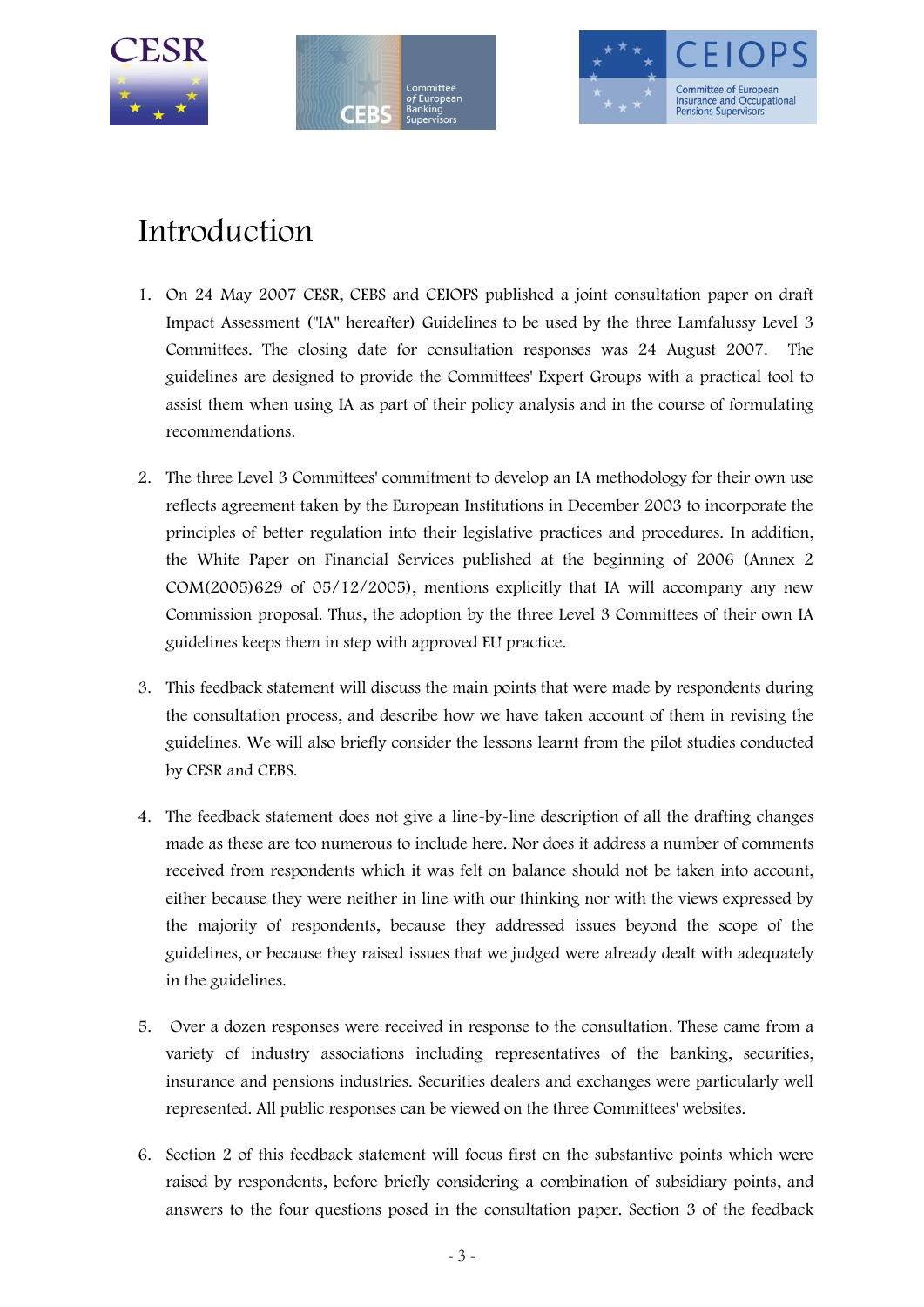





statement will briefly describe the CESR and CEBS pilot studies and highlight the main lessons learnt.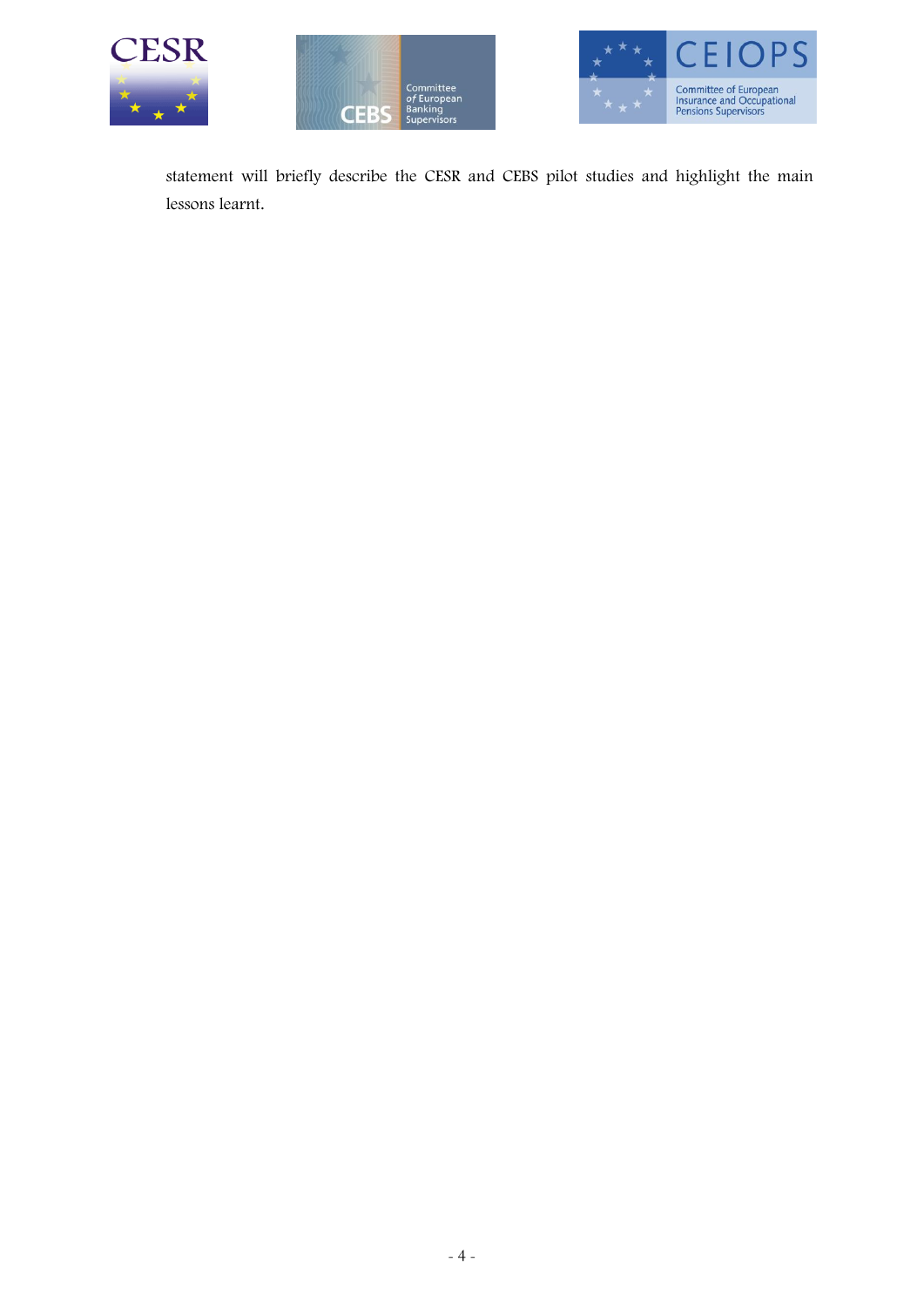





# Consultation feedback

- 7. Respondents to the consultation welcomed the L3 Committees' commitment to introduce IA into their working practices. It was seen as an essential contribution to the better regulation agenda and an important aid to better policy making. In particular, the use of Market Failure Analysis (MFA) and Regulatory Failure Analysis (RFA) to ensure that regulatory intervention is pursued only when clearly shown to be necessary and proportionate was fully endorsed.
- 8. The L3 Committees are committed to integrating the use of IA into their policy making processes. We intend to use MFA/RFA to make the case for our discretionary initiatives and to help us frame advice to the Commission, and we look forward to working cooperatively with all stakeholders to ensure that the initiative is a success.

### Key Issues

9. The following issues, which are dealt with in turn below, were particularly prominent in the majority of consultation responses:

Governance and quality control

- 10. Governance and quality control issues were highlighted by many respondents. The case was made for the conduct of IA to be placed, where possible, in the hands of independent experts, to be subject to independent scrutiny and challenge by a panel of IA experts and/or senior decision makers and for senior management sponsorship of the IA process to be embedded in the working practices of the L3 Committees. It was suggested that an explanation should be made in situations in which the results of an IA exercise have been ignored.
- 11. The L3 Committees recognise the importance of having effective governance and quality control arrangements in place in order to ensure that IA exercises make a genuine contribution to the policy making process. The Committees consider that the soundness and independence of IA exercises will be safeguarded by (a) the involvement of IA experts from within the L3 Committees but who are independent of the Committees' relevant policy making expert groups, (b) the various panels of stakeholder groups that assist the L3 Committees, and which are always invited to comment during the policy-making process, and finally (c) the process of public consultation. Together, these three elements should ensure that policy makers and the senior management of the L3 Committees, by being held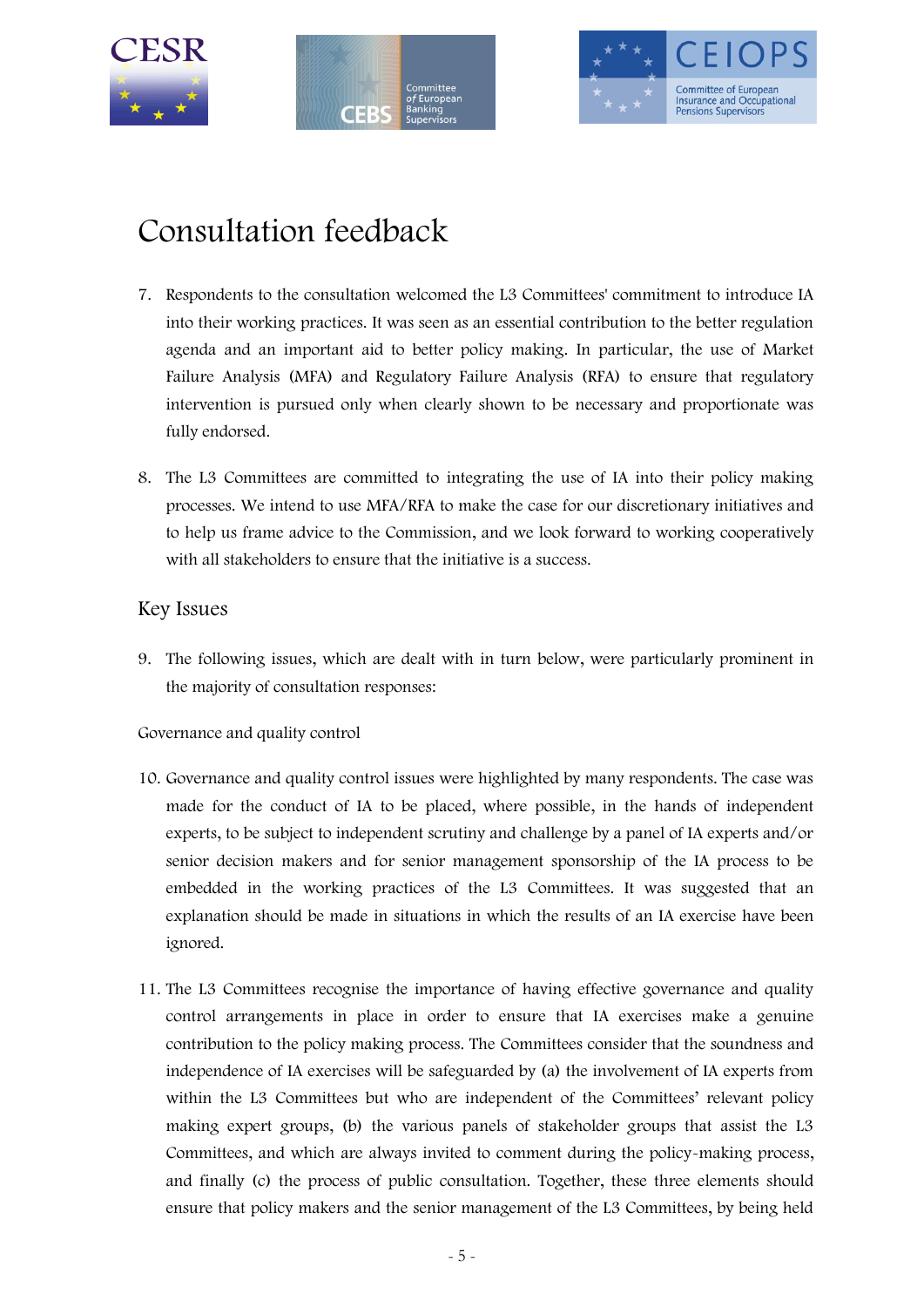





accountable for the quality of IA exercises, are appropriately incentivised. The incentive to guarantee high quality IA is of course further enhanced where the IA contributes to L2 committee calls for advice.

#### Treatment of MFA

- 12. Several respondents raised specific concerns about the references to MFA in the guidelines. Whilst approving of the use of MFA, respondents suggested that some of the concepts involved could be more clearly or accurately expressed (eg the definition of information asymmetry). More generally, concerns were voiced about how the L3 Committees would use MFA in deciding whether or not to pursue a particular initiative. The point was made that the burden of proof should be on the regulatory authorities to justify interventions and not on the regulated community to justify non-intervention.
- 13. The guidelines have been amended in a number of places in order to improve the way in which MFA is described. In relation to the way in which the MFA test will be applied, we believe that the guidelines accurately set out the fact that intervention is only justified on MFA grounds if there is a significant market failure, no prospect of a market-based solution in the near term, and a reasonable prospect that intervention will yield net benefits. So in this respect we believe that the burden of proof is indeed on the regulatory authorities to justify regulatory interventions.
- 14. The question of significance in this context is controversial but we believe most appropriately left to the judgement of policy makers. In this context, the main role for stakeholders is to provide policy makers with information that will make such judgements easier to reach. It was suggested that a quantitative standard could be applied to judge significance, but we believe that this displaces the need for judgement rather than removing it.

#### Timing of stakeholder involvement

15. Respondents highlighted the importance of involving industry and other stakeholders throughout the impact assessment process, for example in relation to decisions about the type of IA exercise to be conducted (e.g. screening or full IA), and of ensuring that the right balance is struck between the need for IA and prompt response to L2 Committee calls for advice (particularly given the fact that timing constraints often bite). It was suggested that the guidelines did not give due weight to the importance of informal consultation with stakeholders throughout the impact assessment process.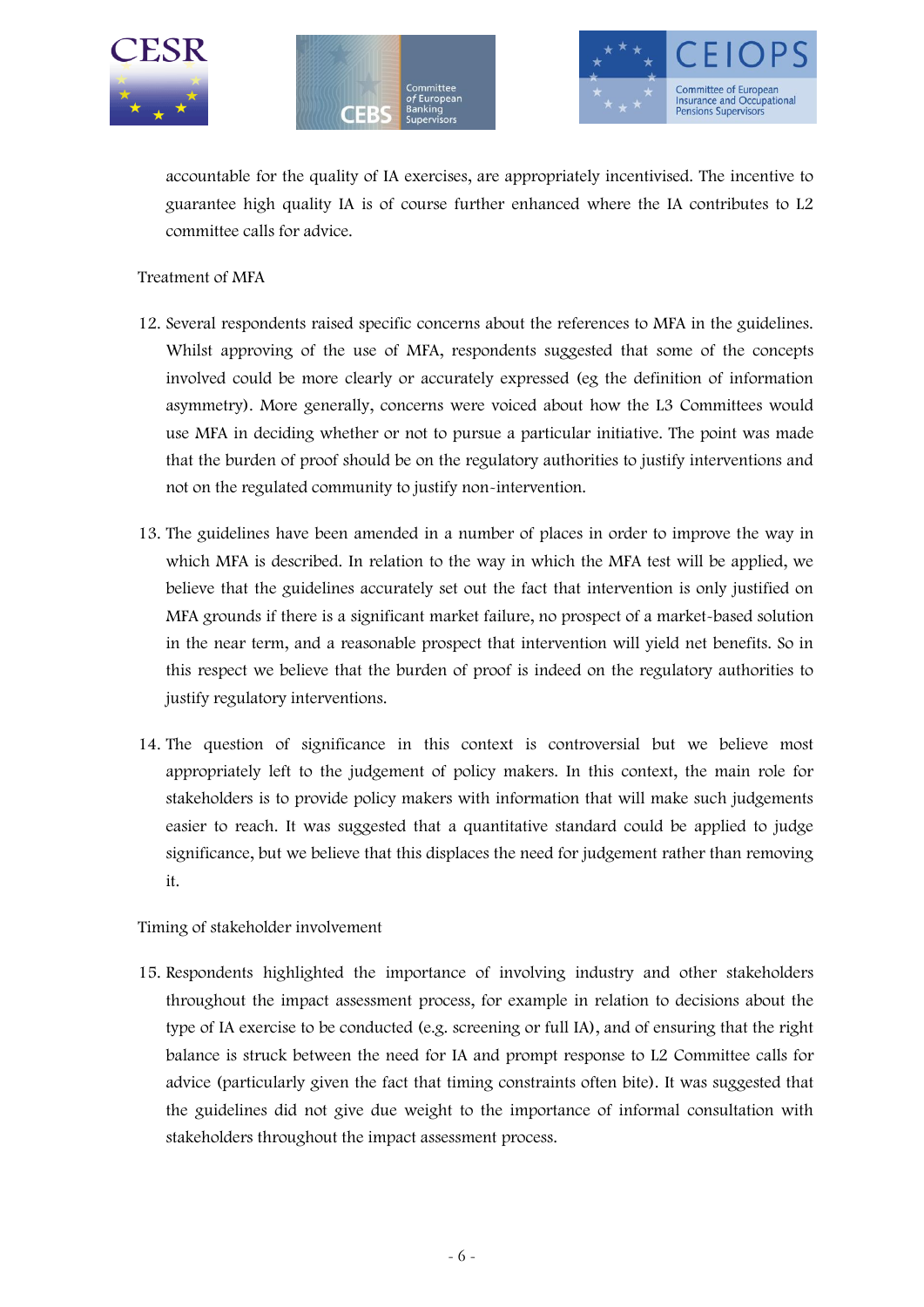





- 16. The L3 Committees recognise the importance of involving stakeholders in the policy making and IA process and will continue to do so, both formally and informally. The guidelines have been revised accordingly. The time available to the L3 Committees in which to respond to L2 Committee calls for advice, for example, is not necessarily within the control of the L3 Committees, but the importance of establishing and clarifying timelines and ensuring that IA exercises are designed to take account of time constraints is recognised. The L3 Committees believe that the guidelines provide the necessary flexibility to ensure that stakeholders are involved in an appropriate manner at all times.
- 17. In relation to the suggestion that stakeholders should be involved in the process of determining the scope of an IA exercise (ie screening versus full IA) we believe again that the guidelines provide the necessary degree of flexibility to ensure that stakeholder inputs can be incorporated into such processes as policy makers deem appropriate.

#### Competition and competitiveness

- 18. Respondents voiced concerns about the extent to which the guidelines addressed issues of competition and competitiveness. In particular, the L3 Committees were urged to ensure that IA exercises should take account of the impact of policy proposals both on competition and on the competitiveness of the EU financial services industry.
- 19. The guidelines have been revised to take account of these concerns. The L3 Committees recognise that such impacts should, when appropriate, be considered as part of the IA process.

#### Other Comments

- 20. A number of respondents stressed the need for the L3 Committees to justify a decision not based on the outcome of an IA exercise. The guidelines have been modified to confirm that this should indeed be the case.
- 21. It was suggested that it was simplistic, particularly in relation to prudential regulation, to assume that costs imposed on firms would be automatically passed on to consumers. The guidelines acknowledge that the extent to which, and the speed with which, costs may be passed on to consumers is an important issue to consider.
- 22. Concern was voiced about whether or not quantitative assessment would form part of the ex-post review of regulatory initiatives and the extent to which stakeholders would be involved in the process. In fact, the guidelines state that in an ex-post review "the IA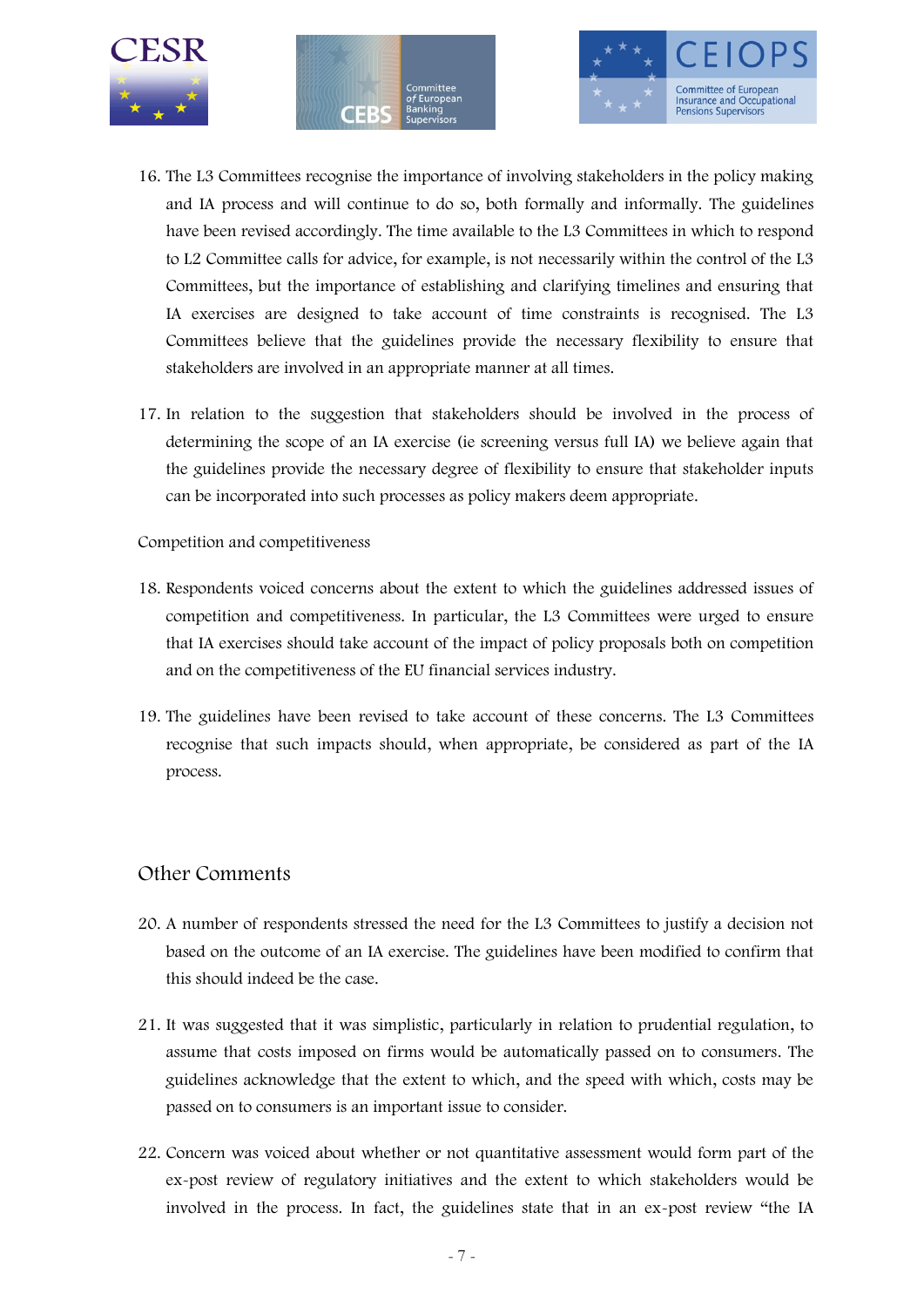





methodology should be applied in just the same way", which will of course include the use of quantitative assessment and the same sort of dialogue with stakeholders that would be expected as part of a standard IA exercise.

- 23. Some respondents raised the issue of tractability, in other words, the practical difficulties that can be encountered by policy makers and stakeholders alike when, for example, seeking to pursue technical data gathering exercises or employing quantitative analysis techniques.
- 24. The L3 Committees recognise these difficulties and the guidelines have been revised to acknowledge this reality. The guidelines also highlight the fact that IA exercises need to be proportionate to the issue under consideration. Nevertheless, the L3 Committees accept that there will be occasions in which it will be appropriate to pursue technically difficult forms of impact assessment. In such circumstances, there may, for example, be a need for the L3 Committees to liaise with the L2 Committees (should the exercise in question be driven by a L2 Committee call for advice) in order to consider whether additional time or the provision of specific resourcing may be required in order to conduct the analysis.
- 25. A number of respondents suggested that the use of the term "direct costs" to refer to the costs borne by regulatory bodies was misleading. The guidelines have been revised and instead refer to "regulator's costs".
- 26. Specific concerns were raised about the definition of compliance costs in relation to establishing the baseline against which the impact of policy proposals should be assessed. The concern was voiced that the baseline would be established in relation to "best practice" in an industry, which could in theory measure costs that are in fact greater than those implied by existing legal requirements. The guidelines have been amended to confirm that in the normal course of events the costs of any policy proposal should be considered in terms of those additional costs that would be borne by a "typical" or "normal" market participant. Policy makers would, of course, be expected to take account of the realities of a particular market place in making such a judgement.
- 27. Finally, it was suggested that IA exercises should also take account of legal implications, for example in relation to the interplay between different regulatory initiatives. The IA guidelines are designed primarily to address the economic consequences of policy initiatives only and do not address legal issues explicitly for that reason. Nevertheless, we recognise that legal issues may in some circumstances warrant consideration in the context of an IA exercise.

## Questions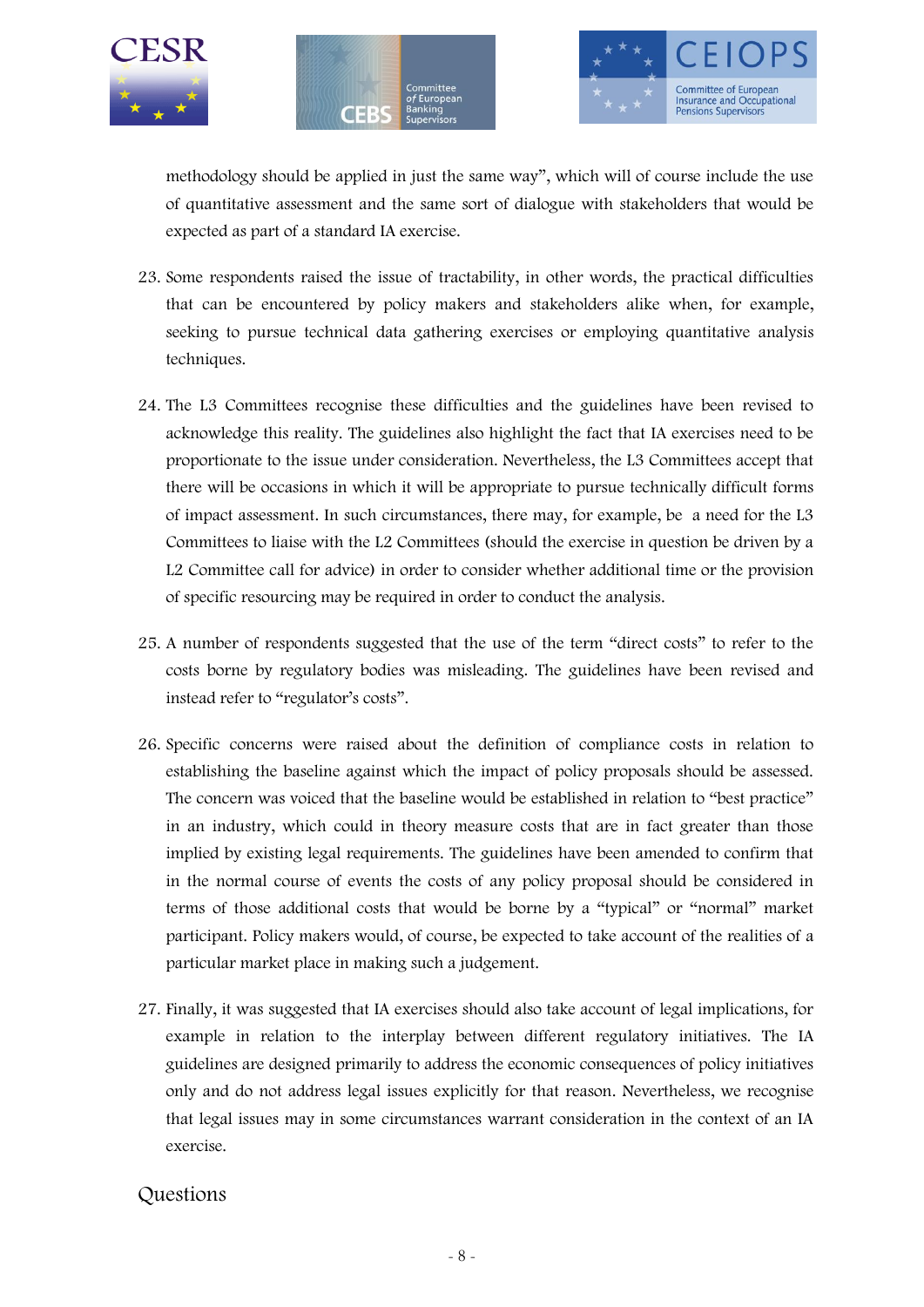





## Question 1: Do you think the proposed IA guidelines cover all key aspects of an impact assessment exercise?

28. Consultation respondents broadly agreed that the IA guidelines cover all key aspects of an IA exercise. Respondents recommended a number of amendments to improve the way in which some of the steps in an IA are presented in the guidelines, and many of these suggestions have been taken into account during the process of amending the guidelines. These include comments on the treatment of benefits, costs and international competitiveness.

## Question 2: Do you think market failure analysis (MFA) and regulatory/supervisory failure analysis (RFA) are given due consideration in the IA guidelines?

- 29. Respondents supported the decision to include MFA/RFA in the IA guidelines and indicated that they thought it was given due consideration. Some respondents suggested amendments to the way in which MFA/RFA is treated in the guidelines because of concerns that certain definitions were not as clear as they could be and because of fears that the MFA test would be used inappropriately.
- 30. Due account has been made in the revised guidelines of the comments made in relation to the treatment of MFA/RFA.

## Question 3: Does the consultation process in the IA guidelines (publication of the draft policy accompanied by the IA analysis, publication of responses received and feedback statement) cover all key aspects of consultation?

- 31. Respondents broadly endorsed the consultation process outlined in the IA guidelines. It was suggested that various aspects of the consultation process should be clarified, particularly in relation to the timing of formal and informal consultation exercises. More generally, the point was made that industry should be involved in all major stages of the IA process.
- 32. We have revised the guidelines taking into account the various comments made in relation to the way in which the L3 Committees consult with stakeholders.

## Question 4: Do you think that the proposed IA guidelines are sufficiently practical to enable policy makers to conduct IA effectively?

33. Respondents to the consultation generally felt that the IA guidelines were sufficiently practical, though as one respondent pointed out, only time will tell. Some respondents raised concerns about the readability of the guidelines. Accordingly, drafting changes have been made to improve the overall quality of the text and to address specific issues raised by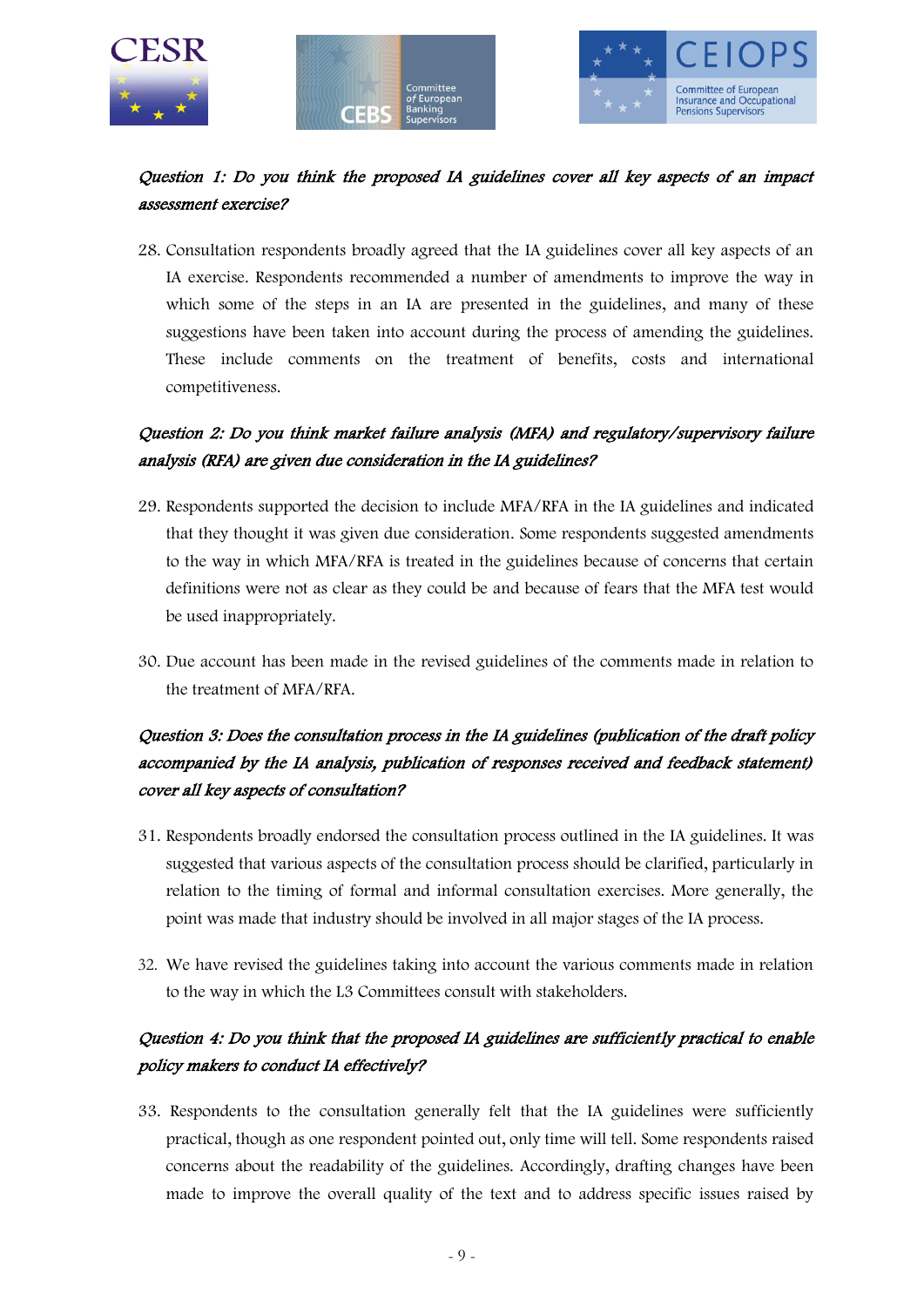





respondents, including in relation to data gathering and the handling and presentation of confidential information provided by firms.

# Testing via pilot studies

- 34. The press release dated 24 May 2007 accompanying the publication of the draft L3 IA guidelines confirmed the intention of the L3 Committees to test the effectiveness of the IA guidelines via pilot studies. CESR has tested the guidelines in the process of its review of the Simplified Prospectus and CEBS in relation to the review of the Large Exposures regime. Both reviews were initiated by the European Commission. CEIOPS is, understandably, focusing its efforts in relation to the ongoing policy work related to Solvency II, which involves a detailed IA exercise. This work will not be completed until October 2009 but will not delay the current process of ratification of the IA guidelines by the L3 Committees.
- 35. The CESR pilot began in Spring 2007 with the formation of the Key Investor Information (KII) working group, charged with considering how to address the shortcomings of the Simplified Prospectus identified by the European Commission as part of its review of the UCITS II Directive. More specifically, CESR was asked by the European Commission to propose a more effective alternative to the existing Simplified Prospectus disclosure document.
- 36. The pilot has been widely regarded as a success. The policy makers involved followed the steps in the IA guidelines without difficulty and confirmed that the guidelines were particularly helpful in providing them with a checklist of steps and questions that ensured that they did not inadvertently ignore material issues. In particular the KII working group commented that the IA guidelines were helpful in relation to the identification and presentation of the underlying market and regulatory failures involved. The flexibility of the guidelines was appreciated, given timing and resource constraints. The assistance of the nominated Econet IA experts was also recognised.
- 37. CESR published a consultation document in October 2007 within which was embedded an impact assessment that included a consideration of the market/regulatory failure that justified the need to improve on existing regulatory requirements, the identification of policy options and a consideration of the relative costs and benefits associated with those options1. The options for the design of the revised Simplified Prospectus (the renamed KII

 $\ddot{\phantom{a}}$ 

<sup>1</sup> [http://www.cesr-eu.org/index.php?page=consultation\\_details&id=102](http://www.cesr-eu.org/index.php?page=consultation_details&id=102)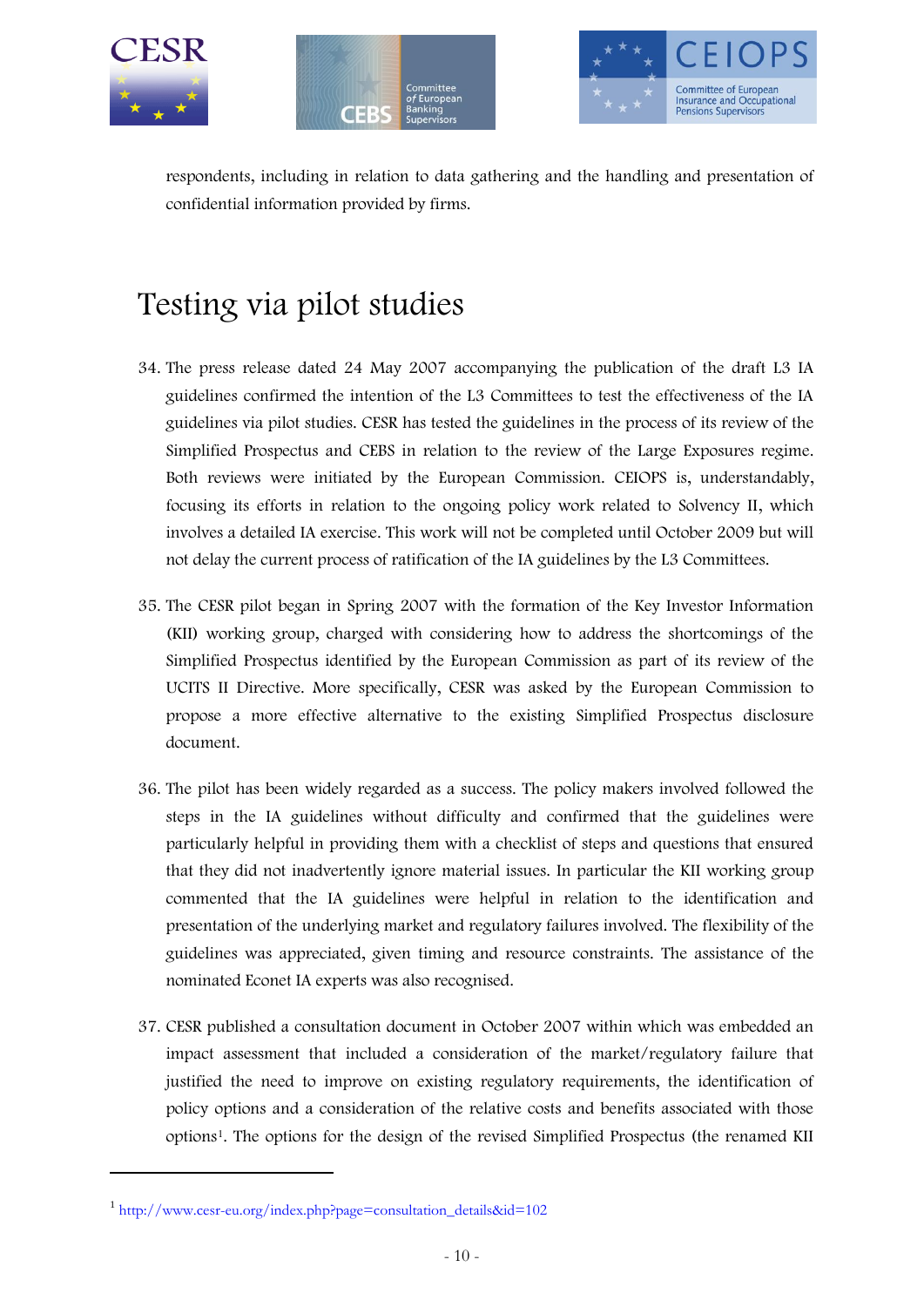





document) will be subject to consumer testing by the European Commission. The Commission intends also to study the implications of the revised Simplified Prospectus in quantitative terms.

- 38. The CEBS pilot began in January 2007 but was less straightforward than the CESR pilot because the working group responsible for the review of the Large Exposures regime had already undertaken a significant amount of work before the decision to use this work stream for the purposes of piloting the IA guidelines was taken. As a result, working group members found it harder to reconcile the requirements of the IA process with the ongoing working practices that they had adopted. It has been noted that, given the relative inexperience of working group members in relation to IA exercises there would in future be a need both to ensure that working groups receive advice about and, possibly, training on the features of an IA exercise that they might be required to undertake.
- 39. Nevertheless, no fundamental shortcomings were identified in relation to the IA guidelines (notwithstanding some concerns about the clarity of certain aspects of the guidelines which it is hoped have since been addressed) and CEBS has published two consultation documents (in September and December 2007) that together included a market/regulatory failure analysis, and a consideration of policy options and their associated impacts2.
- 40. The CEIOPS Solvency II pilot is ongoing and it is too early to draw conclusions at this stage. As stated above, the fact that the pilot is ongoing does not stand in the way of the process of ratifying the guidelines at this stage. CEIOPS has given a mandate to its Financial Stability Committee (FSC) to provide advice on IA to the expert groups tasked with carrying out IA as part of the policy making process in regard to Solvency II, work which is ongoing.
- 41. The key learning point emerging from the pilots relates not to the content or construction of the IA guidelines themselves but to the need to ensure that appropriate advice and, potentially, training is given to policy makers involved in the L3 Committees' expert groups at the beginning of any policy making exercise. In this regard, it is worth noting that the L3 Committees held an oversubscribed and highly successful joint IA training exercise in October 2007. There has been widespread agreement that the IA process has reinforced what are already effective mechanisms for stakeholder engagement in the policy making process, both formal and informal.

 $\overline{a}$ 

<sup>&</sup>lt;sup>2</sup> [http://www.c-ebs.org/press/documents/LE\\_Part%202\\_07122007.pdf](http://www.c-ebs.org/press/documents/LE_Part%202_07122007.pdf)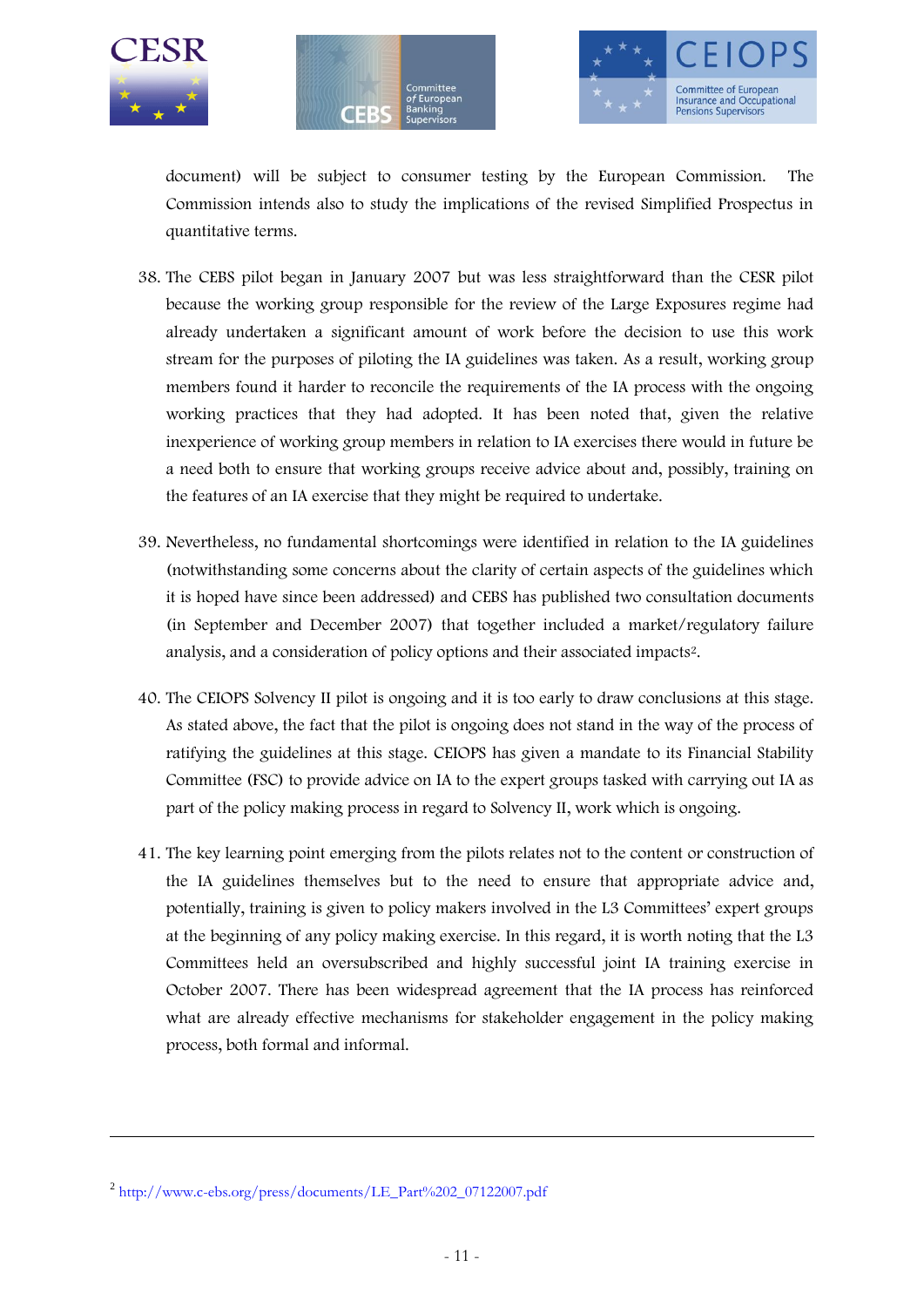





42. The L3 Committees have also since held IA training initiatives of their own and are engaging L3 Committee IA experts to inform policy makers in a variety of L3 expert groups of the IA requirements that they face in relation to a number of L3 Committee work streams (for example in relation to the review by CEBS of CRD-related Options and National Discretions).